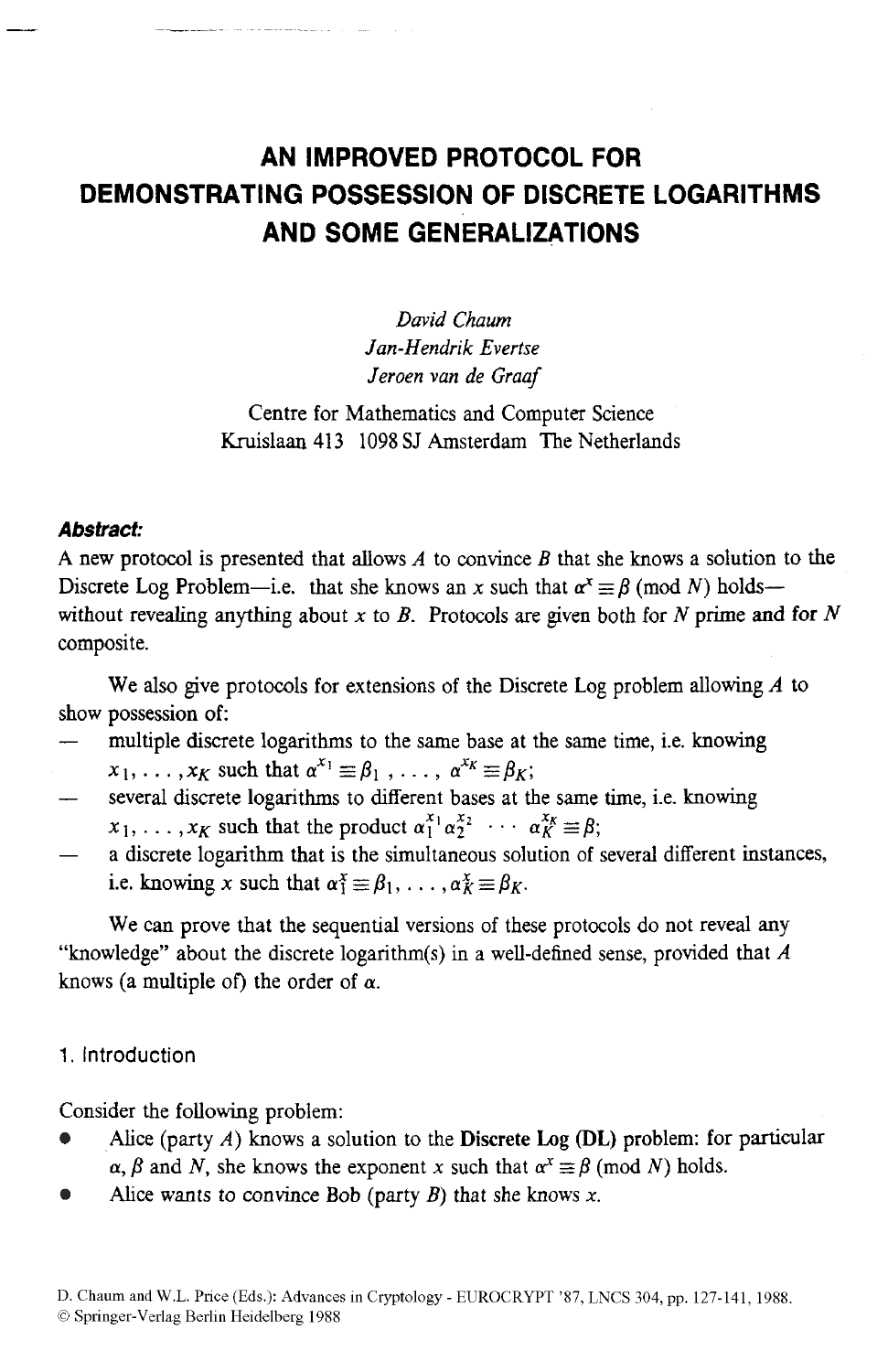- Alice is not willing to reveal the value of **x.**
- Bob accepts an exponentially small chance that *Alice* is cheating, i.e. that she  $\bullet$ pretends to know an **x** but in fact does not. More precisely, the probability that Alice succeeds in cheating without being detected by Bob, is  $2^{-T}$ , where *T* is proportional to the time and space required.

This paper presents a protocol which solves this problem, both for the cases that *N* is a prime and that  $N = P_1 P_2$ , where  $P_1$  and  $P_2$  are prime numbers of roughly the same size. In the second case, it is assumed that *A* knows the factorization of *N.* When *A* does not know this factorization, however, our protocol is still of interest, since given  $\alpha$  and  $N$ she can choose  $x \in \{1, ..., N-1\}$  at random and then compute  $\beta$  simply by exponentiation (or a third party could supply *A* with *x* and  $\beta$ ). It is assumed that *B* has only polynomial (in log *N*) computational power, whereas no restrictions are imposed on *A's* computational resources. No probabilistic polynomial time algorithm is known for finding x given  $\alpha$ ,  $\beta$  and N, if N is a prime or a composite that is difficult to factor.

In [CEGP86] protocols were presented that solve the same problem. Compared to those protocols, the basic protocol presented here is perhaps easier to understand, to use, and to generalize. The existence of a protocol with the same functionality is implied by general results of [BrCr86], [Ch86] and [GMW86]. However, these protocols are not very useful in practice. In [Ch87] efficient protocols that solve this problem are needed; **this**  was the major motivation for our research.

We also present protocols for proving possession of a solution to some generalizations of the Discrete Log problem:

# (1) **Multiple** Discrete Log **(MDL):**

*A* shows to *B* that, given  $\alpha$  and  $\beta_1, \ldots, \beta_K$ , she knows  $x_1, \ldots, x_K$  such that  $\alpha^{x_1} \equiv \beta_1, \ldots, \alpha^{x_K} \equiv \beta_K$ . This protocol is more efficient than applying the basic DL-protocol for the pairs  $(x_1, \beta_1), \ldots, (x_K, \beta_K)$  while it gives *B* the same probability of catching a cheating  $A$ . When a third party creates the  $x_i$ 's at random and supplies *A* with the  $x_i$ 's and  $\beta_i$ 's, this protocol also offers the possibility to use DL as the basis for an authentication scheme in a way similar to Fiat  $\&$  Shamir [FiSh86], whose scheme is based on the difficulty of factoring.

(2) **Relaxed** Discrete **Log (RDL):** 

*A* shows to *B* that, given  $\alpha_1, \ldots, \alpha_K$  and  $\beta$ , she knows  $x_1, \ldots, x_K$  such that  $\alpha_1^{x_1} \alpha_2^{x_2} \cdots \alpha_K^{x_K} \equiv \beta.$ 

**(3)** Simultaneous Discrete **Log (SDL):** 

*A* shows to *B* that, given  $\alpha_1, \ldots, \alpha_K$  and  $\beta_1, \ldots, \beta_K$ , she knows *x* such that  $\alpha_i^x \equiv \beta_i$  for  $i = 1, \ldots, K$ .

The Discrete Log problem is stated above in  $Z_N^*$  (the multiplicative group of residue classes modulo *N* of integers coprime with *N)* with *N* prime or composite. However, the Discrete Log problem can be stated in any finite group: let G be a finite group,  $\langle \alpha \rangle$  the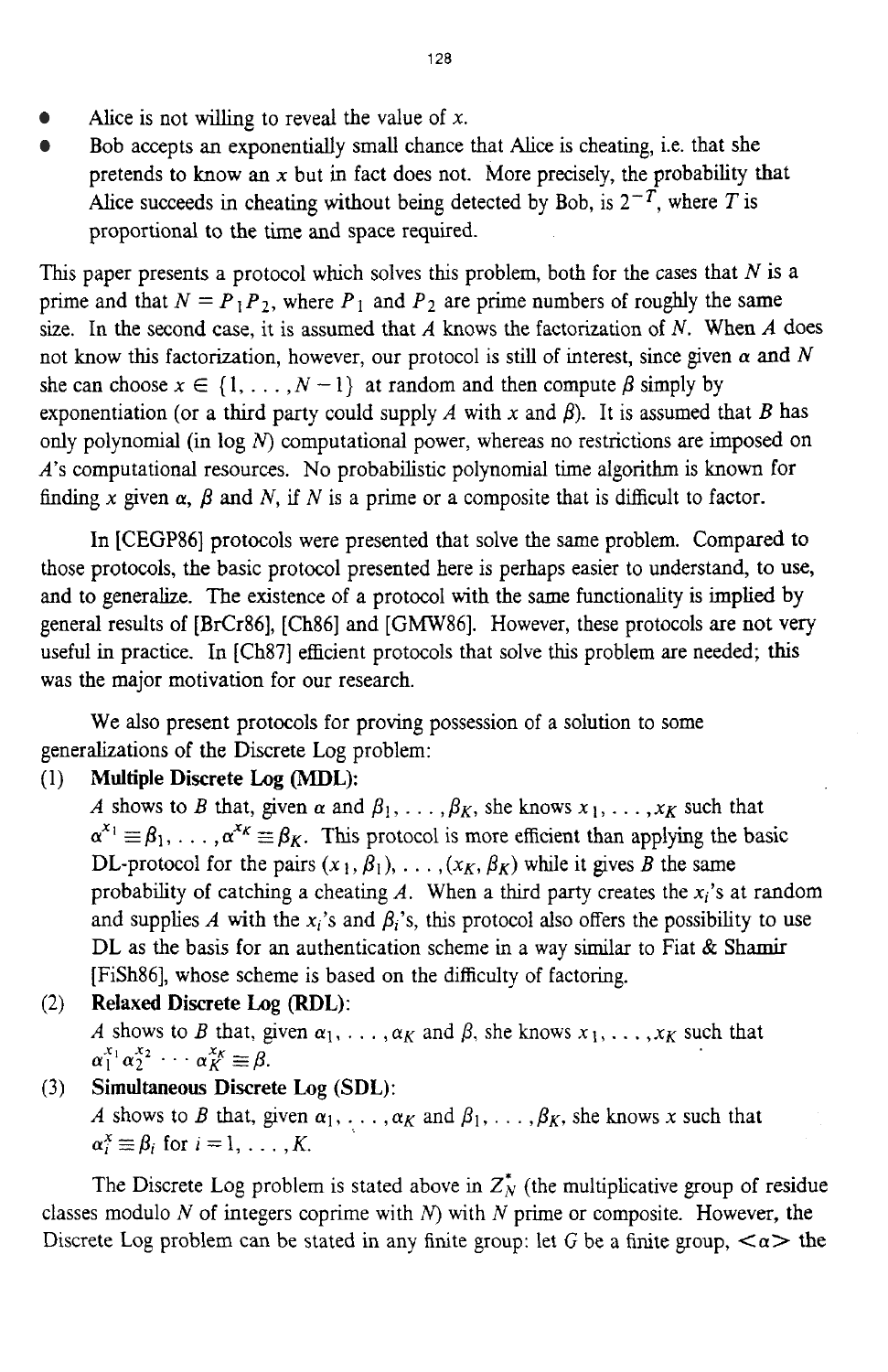subgroup generated by  $\alpha \in G$ , and  $\beta \in \langle \alpha \rangle$ ; then find x such that  $\alpha^x = \beta$ . The protocols presented in this paper are feasible in any group G in which both *A* and *B* can apply the group operation in an efficient way, e.g. in time polynomial in the logarithm of the order of  $G$ . (For the RDL-protocol we also have to assume that  $G$  is commutative). The properties of the DL-protocol over  $Z_N^*$  which are proved in this paper (namely that it allows *A* to convince *B* with high probability that she knows the discrete logarithm of  $\beta$ with respect to  $\alpha$  without revealing any knowledge about that discrete logarithm) remain true for the DL-protocol over any group *G,* such that *A* knows (a positive multiple *of)* the order of  $\alpha$  in G and B knows a "good" approximation of (a positive multiple of) the order of  $\alpha$ , i.e. if *m* is some multiple of the order of  $\alpha$  then *B* knows an integer *m'* such that  $|m - m'| \le m^c$ , where c is some number with  $0 \le c < 1$ . For instance, if  $G = Z_N^*$ , then *B* knows the exact order of G if N is a prime, while if  $N = P_1 P_2$  with  $P_1$  and  $P_2$  primes of order  $O(N^{\frac{1}{2}})$ , then G has order  $\phi(N) = (P_1 - 1)(P_2 - 1)$ , *B* knows *N* and  $|N - \phi(N)| = O(N^{\frac{1}{2}})$ . The DL-protocol can be used also if *B* does not know a good approximation for (a multiple of) the order of  $\alpha$ ; however, *B* may be able to obtain such an approximation by examining the messages which he receives from  $\alpha$  while participating in the protocol. Further, with a slight modification, the DL-protocol is still feasible if *A*  does not know a multiple of the order of  $\alpha$  in G, but then the protocol leaks information about *x.* 

Of course, these protocols are of interest only if no efficient algorithm for computing the Discrete Log in *G* exists. Apart from the case  $G = Z_N^*$ , with *N* prime or composite, we can take the K-fold direct product of  $Z_N^*$ , giving rise to the Simultaneous Discrete Log protocol, or the set of points of an elliptic curve over *GF(P)* for some prime *P*, imposed with the usual group structure. It was argued in [Mi85] that discrete logarithms in the group of points of an elliptic curve over *GF(P)* might be even harder **to**  compute than "ordinary" discrete logarithms.

paper. The meaning of this notation is straightforward: only the next few things might need explanation: For describing the protocols, we use the same protocol notation throughout the

- *T* is the **security parameter,** agreed upon before the protocol starts. Increasing *T*  reduces *A's* chance of successfully cheating exponentially, but increases the amount of communication and computation only linearly.
- In the zeroth step of the protocol,  $A$  and  $B$  agree on  $\alpha$ ,  $\beta$  and  $N$ .
- If not indicated otherwise, the expressions appearing in the protocol have to be reduced modulo *N.*
- By  $a :=$  *expression* (mod *M*) we mean that the expression at the right-hand side must be computed and reduced modulo *M* and that the resulting value is assigned to *a*; if  $M = N$  we omit the suffix "(mod *N*)".
- $e \in_R S$  indicates that an element *e* is chosen at random from the set *S*, i.e. all elements of *S* have an equal probability of being chosen and that the choice **is**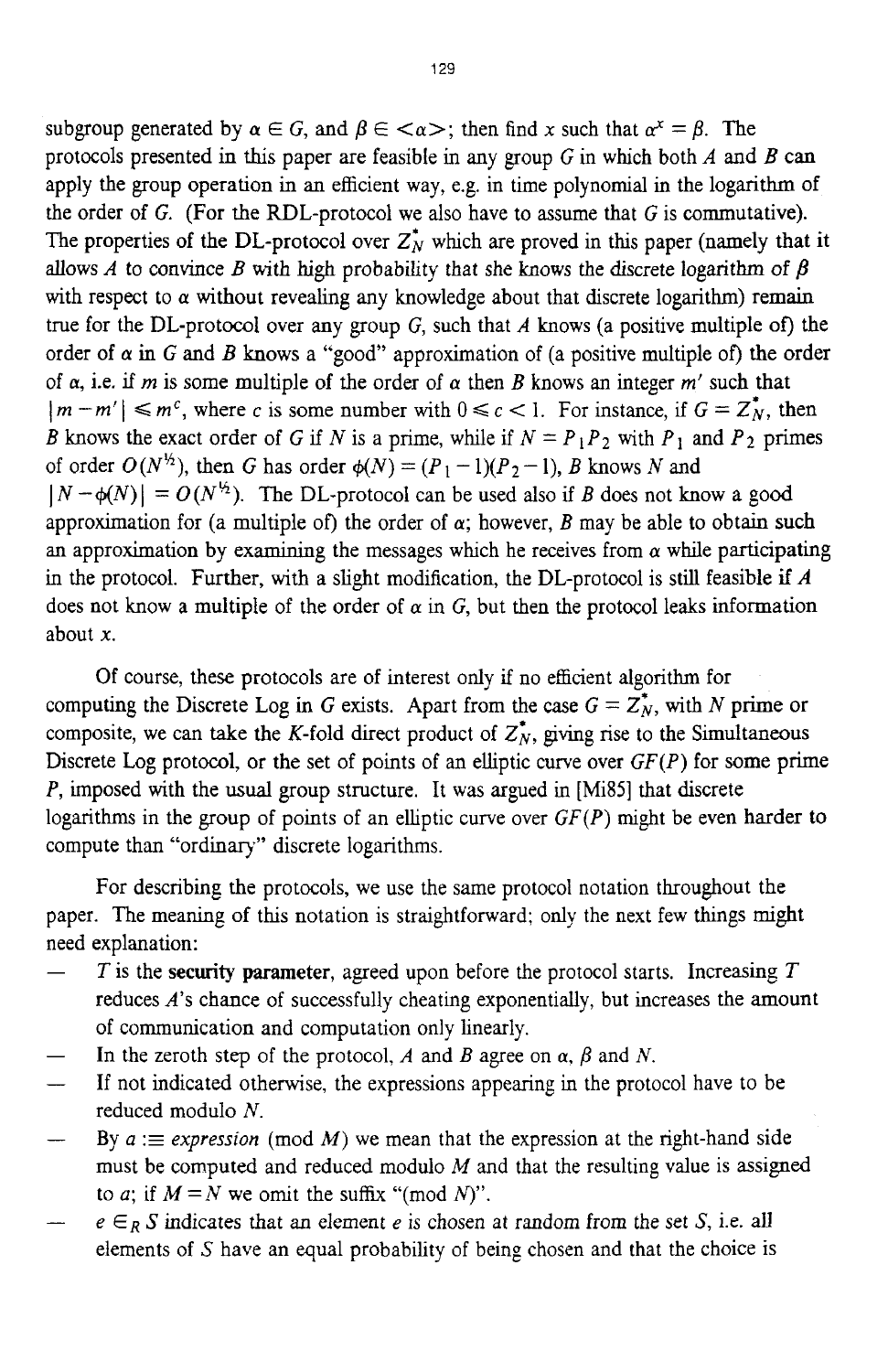independent of all previous events.

- In some steps of the protocol a party checks if a particular equality holds; this is denoted as: check  $a \neq b$ . If the check fails, cheating is detected and the protocol halts. - -
- Expressions shown on the left or right are known to the corresponding party only, and are secret from the other party. -
- **A** party cannot learn anything about the computations that are done by the other party, except from the messages which (s)he received from that party.
- **2. The basic protocol: Discrete** Log

| Instance: | N, $\alpha \in Z_N^*$ , $\beta \in \langle \alpha \rangle$ |
|-----------|------------------------------------------------------------|
| Solution: | x such that $\alpha^x \equiv \beta \pmod{N}$               |

**In** order for the protocol to make sense, one has to assume that there are no efficient (polynomial in log *N* time) algorithms to compute discrete logarithms modulo *N* for *N*  prime or composite. It is generally believed, that for large primes *N* satisfying certain weak restrictions, it is infeasible to compute discrete logarithms in  $Z_N^*$ . In this paper we assume that computing discrete logarithms is also hard when *N* is a product of two primes that is difficult to factor. Our motivation behind this assumption is that any fast method to compute for each pair  $\alpha \in \mathbb{Z}_N^*$  and  $\beta \in \langle \alpha \rangle$  an integer x with  $\alpha^x \equiv \beta$  (mod *N*), enables one to efficiently find the factorization of *N* with high probability. Indeed, choose  $\gamma$  at random from  $Z_N$  and pick a "probable prime"  $p$ between N and 2N. Compute  $\alpha := \gamma^{2p}$ ,  $\beta := \gamma^2$ . Then with high probability, p is a prime number coprime with  $\phi(N)$ , whence  $\beta \in \langle \alpha \rangle$ . Suppose that the discrete log algorithm computes an *x* with  $\beta \equiv \alpha^x$ . Then  $\gamma^{2(px-1)} \equiv 1$ , hence  $\gamma^{px-1}$  is a square root of 1. With 50% chance, this square root is not equal to 1 or  $-1$  and yields the factorization of *N*. It is in fact possible to prove the following stronger (and from a cryptographic point of view more convincing) statement. Let *N* be a given product of two large primes and suppose that there is a random polynomial time algorithm (i.e. an algorithm whose running time is polynomial in the length of the input and which can do unbiased coinflips) with the following property: when the algorithm is given the pair  $\alpha$ ,  $\beta$  as input, where  $\alpha$  is uniformly distributed on  $Z_N^*$  and  $\beta$  is uniformly distributed on  $\langle \alpha \rangle$ , then the probability that that algorithm outputs an integer x with  $\alpha^x \equiv \beta$  is at least  $1/Q(\log N)$  for some polynomial  $Q$ . Then there is a random polynomial time algorithm that outputs the factorization of  $N$  with probability at least  $\frac{1}{2}$ . We do not work this out here.

composite, and point out the differences. If  $N$  is composite, we assume that  $A$  knows its factorization. We develop the protocols simultaneously for both the cases *N* prime and *N*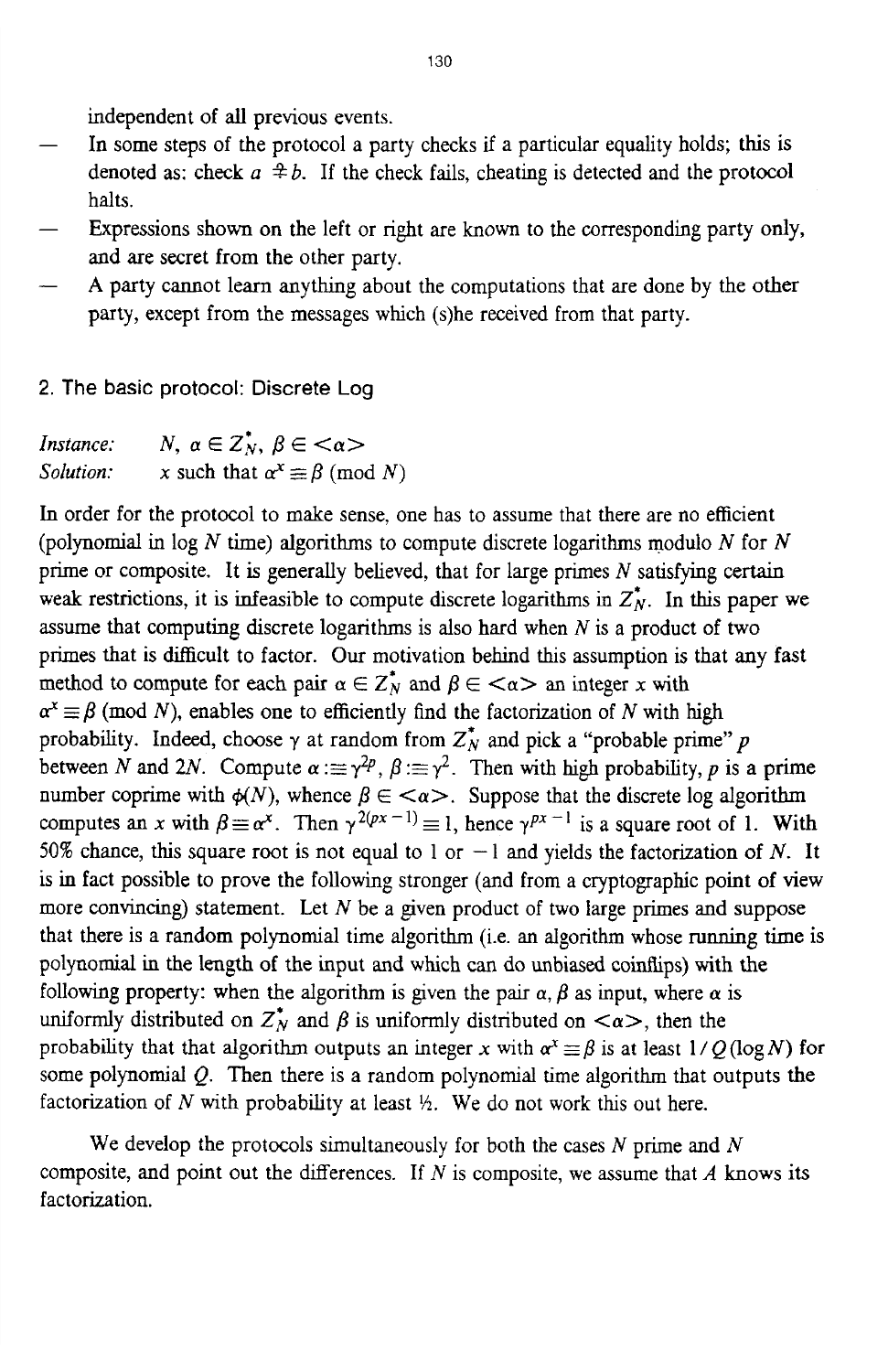

# **2.1. Remarks about the underlying mathematical model**

Our purpose is to prove that Protocol 1 (and the other protocols that will be described in this paper) have the following properties:

- *correctness:* even a cheating party *A* is unable (or with a very small chance able) to send messages to *B* satisfymg all of *B's* checks; -
- *securivy: B* cannot obtain any useful "knowledge" about the discrete logarithm from the protocol other than from the initializing information  $\alpha$ ,  $\beta$  and  $N$ , even if he cheats.

In this subsection we explain more precisely what is meant by "cheating" and what it means that no knowledge is revealed. **In** the remainder of this paper we assume that the computational power of *B* is polynomially bounded in log *N.* For the computational power **of** *A,* we do not make any assumption since it does not matter in our arpments whether *A*'s computational power is polynomially bounded or not.

algorithm, in another way than that described in the protocol. For instance, if *A* **does** not know the discrete logarithm, then she could **try** to construct **her** messages in **such** a way that they still satisfy  $B$ 's checks.  $B$  cheats if he generates his bits in step 2 using a random polynomial time algorithm that does not choose them at random. We say that *A* cheats if she constructs her messages by means of some probabilistic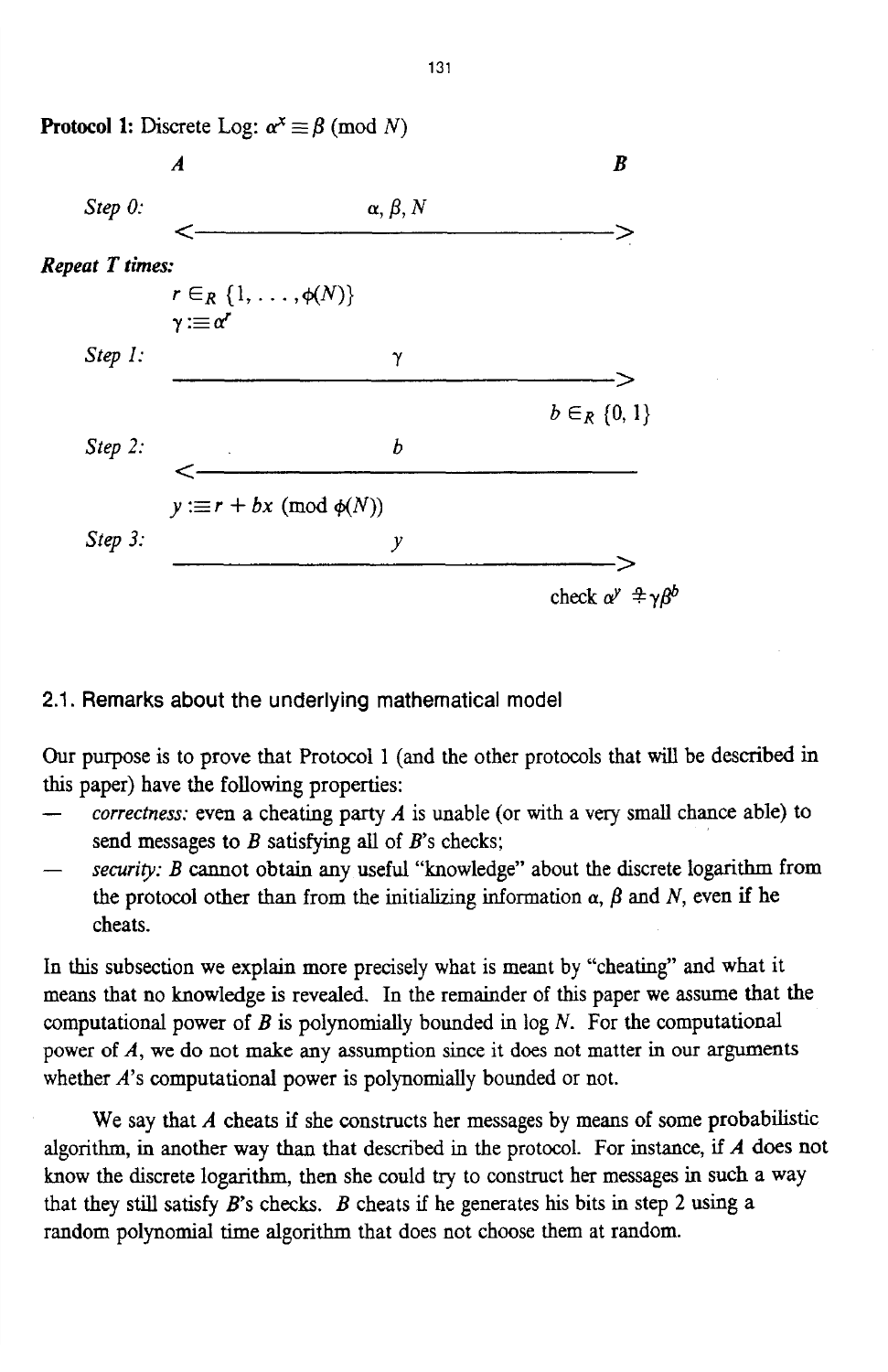In several papers, e.g. [GMR85], [BKP85], [GMW86], and [CEGP86], it was argued that the security of a protocol can be proved by showing the existence of a random polynomial time "simulator" that simulates the interaction between *A* and *B* using as input only what *B* knows at the beginning of the protocol. For convenience of the reader, we explain below the notion of such a simulator, and why its existence suffices.

the data he obtains during his participation in the protocol do not help him find a solution to any equation (\*)  $f(\alpha, \beta, N, z) = 0$  in the unknown z. Before the protocol starts, *B* gets  $\alpha$ ,  $\beta$  and *N*. In step 1, *B* gets  $\gamma \in Z_N^*$  from *A*. In step 2, *B* generates a bit *b*. If *B* cheats, then he generates *b* in another way than just choosing it at random; he might use all messages that he computed or received before (in the first round of the protocol these are only *N*,  $\alpha$ ,  $\beta$ , and  $\gamma$ ). During the execution of the algorithm that produces *b*, *B* might obtain intermediate results, some of whch he would like to store for later purposes; let **b**  comprise the intermediate results stored by  $B$ . Finally, in step 3,  $B$  receives an integer  $y$ from *A* such that  $\alpha^y \equiv \gamma \beta^b$ . Thus *B* gets a tuple  $(\gamma, \mathbf{b}, b, \gamma)$ . After steps 1, 2, and 3 have been executed *T* times, *B* has obtained a tuple  $W_B = (\gamma_1, \mathbf{b}_1, b_1, \gamma_1, \dots, \gamma_T, \mathbf{b}_T, b_T, \gamma_T)$ containing all data obtained by  $B$  during his participation in the protocol. Note that  $W_B$ is stochastic, and that its probability distribution depends on the initializing information Informally speaking, we would like to prove that in whatever way *B* tries to cheat,  $I_A = (\alpha, \beta, N, x).$ 

Suppose that *B* has a probabilistic algorithm  $M_f$  that computes a solution to equation (\*) with some positive probability. Further, suppose that there is a "simulator" *S*, with small (polynomial in  $log N$ ) running time, which produces a tuple  $W_B^*$  with about the same probability distribution as  $W_B$ , on input  $I_A^* = (\alpha, \beta, N)$ . This simulator may depend on *B*'s way of cheating. Let  $M_f^*$  be the algorithm that first computes  $W_B^*$  in the same way as *S*, on input  $I_A^*$ , and then computes a solution to (\*) by applying  $M_f$  to  $I_A^*$ and  $W_B^*$ .  $M_f^*$  outputs a solution to (\*) with about the same probability as  $M_f$  (since  $W_B$ and  $W_B^*$  have about the same probability distribution) and  $M_f^*$  has about the same running time as  $M_f$ . This shows that the protocol does not reveal any useful knowledge to  $B$ : algorithm  $M_f$  when input the data gathered by  $B$  during the performance of the protocol does not output a solution to (\*) faster or with higher probability than algorithm  $M_f^*$  when input the initialization data  $I_A^*$  only. Hence in order for the protocol to be secure, it suffices that there is a simulator with small running time for each way of cheating by *B.* 

It is possible to give the notion of a simulator, informally described above, a formal meaning similar to [GMRSS], [BKP85] or [CEGP86]. We assume that the reader is famihar with the formal definition of a protocol and with the underlying computational model, as described in [BKPSS]. We use a slightly different model that is briefly described below.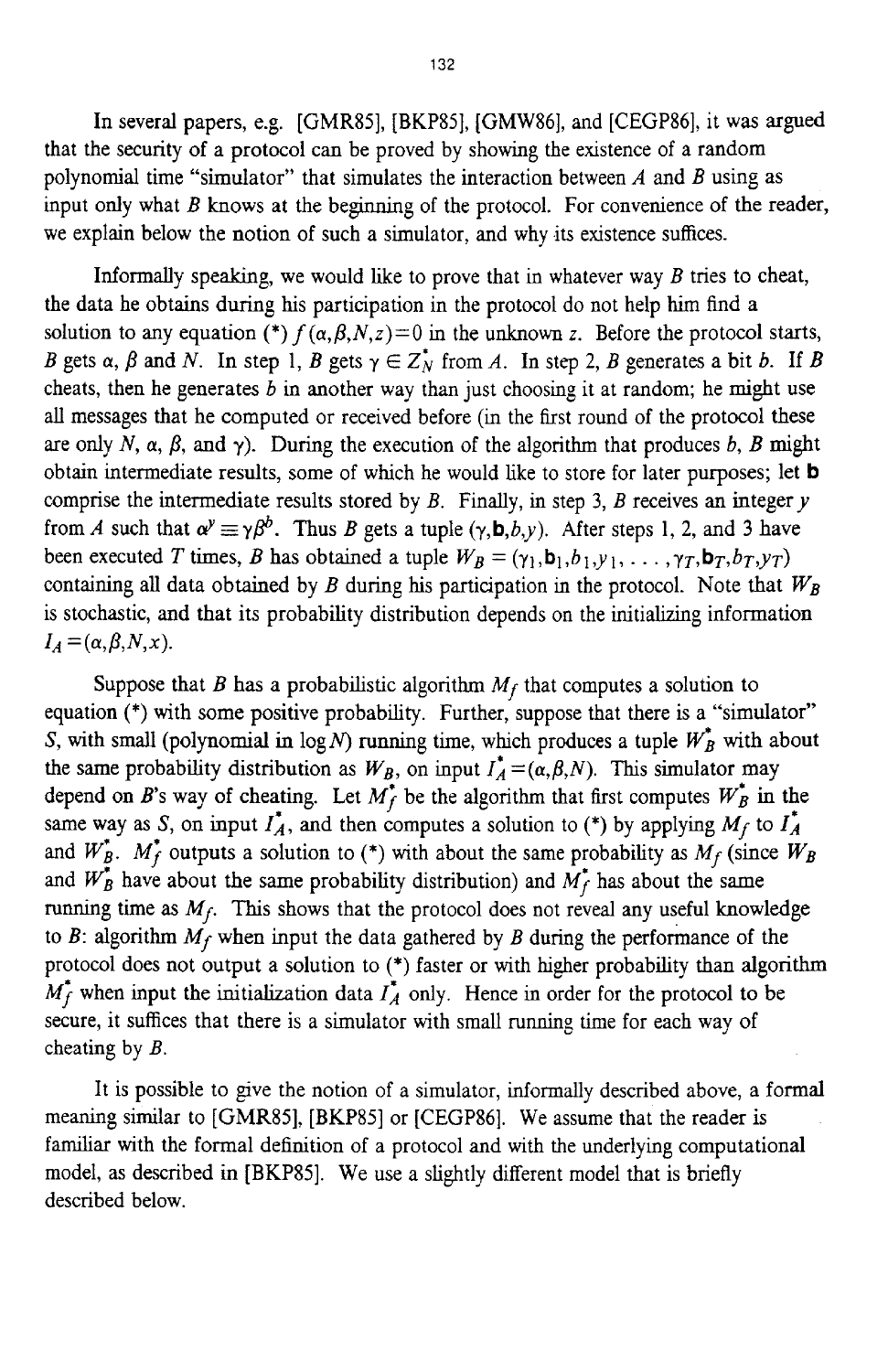We consider cryptographic protocols with two parties, a "prover" *A* and a "verifier" *B.* Both *A* and *B* use probabilistic Turing machines  $T_A$  and  $T_B$ , respectively, with a work tape, a random tape and a "mailbox". The machines use the same alphabet  $\Sigma$ . Each machine can read only from its own work tape, random tape, and mailbox, but it can write on its own work tape as well as on the other machine's mailbox. Each step executed by a machine is determined by the machine's state and the contents of its three tapes, and does not depend on the other machine's state. Whenever a machine has to send a message to the other machine, it copies that message from its own work tape to the other machine's mailbox; then the other machine may copy *this* message from its mailbox to its work tape. For convenience we assume that the machines do not run simultaneously. Thus after a machine has written a complete message string **on** the other machine's mailbox, it stops and is reactivated again only after it has received a message from the other machine.

Before the protocol starts, both machines are in a fixed initialization state, and the work tapes of these machines are filled with certain initialization data  $I_A^*$ . Further,  $T_A^*$ 's work tape contains the secret *x*. Put  $I_A = (I_A^*, x)$ ; then  $I_A$  is a string of length *l*, say, over  $\Sigma$ . Further, in the beginning both random tapes are filled with an infinite number of symbols, each uniformly chosen from  $\Sigma$ . At the end of the protocol, both machines are supposed to be in an end state. We suppose that the number of steps performed by  $T_B$ between the initialization state and the end state is bounded above by a polynomial in *I;*  for our purposes **it** does not matter whether or not the number of steps executed by *TA*  between the initialization state and the end state is polynomially bounded in *1.* 

Denote by  $W_B$  the contents of  $T_B$ 's work tape in the end state.  $W_B$  contains all data stored by  $T_B$  while the protocol was running; these data might contain the messages sent and received by  $T_B$  and some final or intermediate results of  $T_B$ 's computations. Because of the use of random tapes,  $W_B$  is a stochastic variable whose probability distribution depends on  $I_A$ . We assume that for each  $I_A$ ,  $W_B$  assumes its values in some enumerable set  $\Omega$ ; let  $P_{I_A}$  denote the probability distribution of  $W_B$  on  $\Omega$ . An *A*simulator, based on machine  $T_B$ , is defined as a probabilistic Turing machine which produces a tuple  $W_B^*$  with almost the same probability distribution as  $W_B$  (but depending only on  $I_A^*$ ); more precisely, if  $P_{I_A^*}$  denotes the probability distribution of  $W_B^*$  then for each  $I_A$  with sufficiently large length  $I$  we have

$$
\sum_{\omega \in \Omega} \left| \mathbf{P}_{I_A}(W_B = \omega) - \mathbf{P}_{I_A}(W_B^* = \omega) \right| \leq C^{-1},
$$

where *C* is some absolute constant with  $C > 1$ .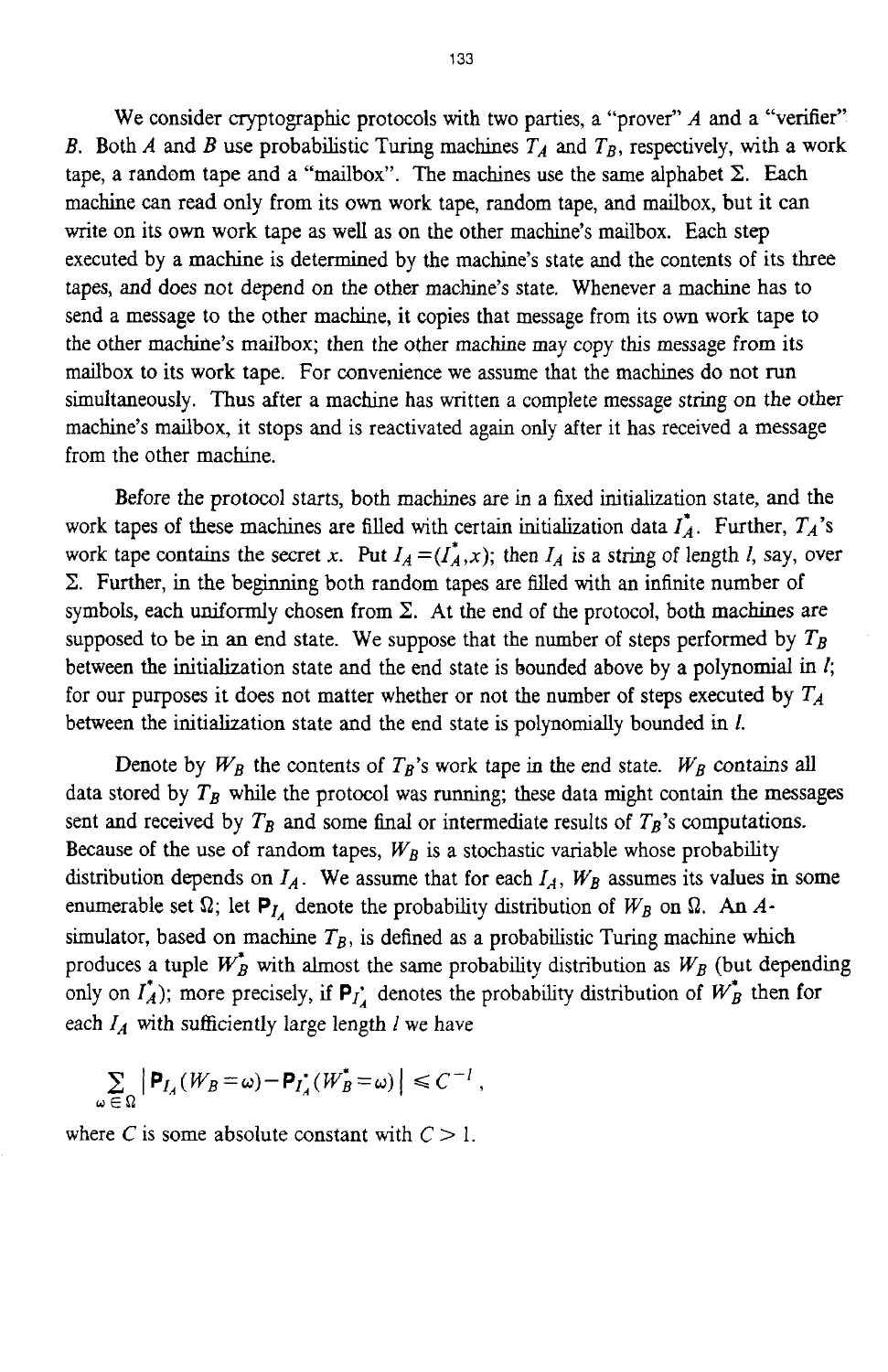## **2.2. Correctness and security** of Protocol 1

In this subsection we prove that Protocol 1 is correct and secure. In the theorem below we assume that *T* is polynomially bounded. (By "polynomial" we always mean polynomial in log *N.)* 

# **Theorem 1.**

*(a) If B does not cheat, and if A does not know the discrete logarithm* **x,** *then any cheating by A in Protocol 1 is detected by B with probability*  $\geq 1-2^{-T}$ .

*(b) IfA does not cheat, then for any random polynomial time machine used by B in Protocol I, there exists a polynomial time A-simulator,* 

## proof:

*(a) Correctness:* If A does not know **x,** then each time that step 3 is executed, she is unable to send the proper answer to *B* in at least one of the cases  $b = 0$  or  $b = 1$ . Hence, in each round of the protocol, she will be caught with probability at least  $\frac{1}{2}$ . Thus *B* will detect that A does not know x with probability at least  $1 - 2^{-T}$ .

*(b) Security* (sketch): Let  $T_B$  be the random polynomial time machine used by *B*. Suppose for the moment that the number of rounds *T* is equal to 1. We have  $I_A = (\alpha, \beta, N, x)$ ,  $I_A^* = (\alpha, \beta, N)$  and  $W_B = (\gamma, \mathbf{b}, b, \gamma)$  where:  $\gamma$  is the message received by *B* in step 1; *b* is the bit computed by  $T_B$  in step 2, using  $\gamma$ ; **b** comprises the intermediate steps in the computation of *b* stored by  $T_B$ ; and *y* is the integer received by *B* in step 3, satisfying  $\alpha^y \equiv \gamma \beta^b$  (mod *N*). Then the polynomial time *A*-simulator is described as follows (all expressions have to be reduced modulo *N):* 

Repeat at most  $L := \log N / \log 2$  times: (1) choose  $c$  at random from  $\{0, 1\}$ (2) choose y at random from  $\{0, \ldots, N-2\}$ (3) compute  $\gamma := \alpha^{\gamma} \beta^{-c}$ (4) compute  $b \in \{0, 1\}$  using  $T_B$ ; let **b** comprise the saved intermediate results (5) if  $b = c$  then output  $W_B^* = (\gamma, \mathbf{b}, b, y)$ until  $b = c$ If  $b \neq c$  in all *L* executions of steps (1)-(5), then output  $W_B^* =$  "badluck"

Note that this simulator has polynomial running time.

Suppose first that  $N$  is a prime number and consider one execution of steps  $(1)-(5)$ described above. In this execution,  $\gamma$  is uniformly distributed over  $\langle \alpha \rangle$ , and  $\gamma$  and  $c$ are mutually independent. Further, in the computation of  $b$ , only  $\gamma$  is used, hence  $b$  is also independent of c. Therefore,  $b = c$  with probability  $\frac{1}{2}$ . This implies that the probability that  $b = c$  in at least one of *L* executions of steps (1)-(5) is at least  $1 - N^{-1}$ . Note that  $\alpha^y \equiv \gamma \beta^b$ . Let  $\Omega$  be the set of values which can be assumed by  $W_B^*$ , including the message "badluck". It is easy to verify that for each  $\omega \in \Omega$  with  $\omega \neq$  "badluck" we have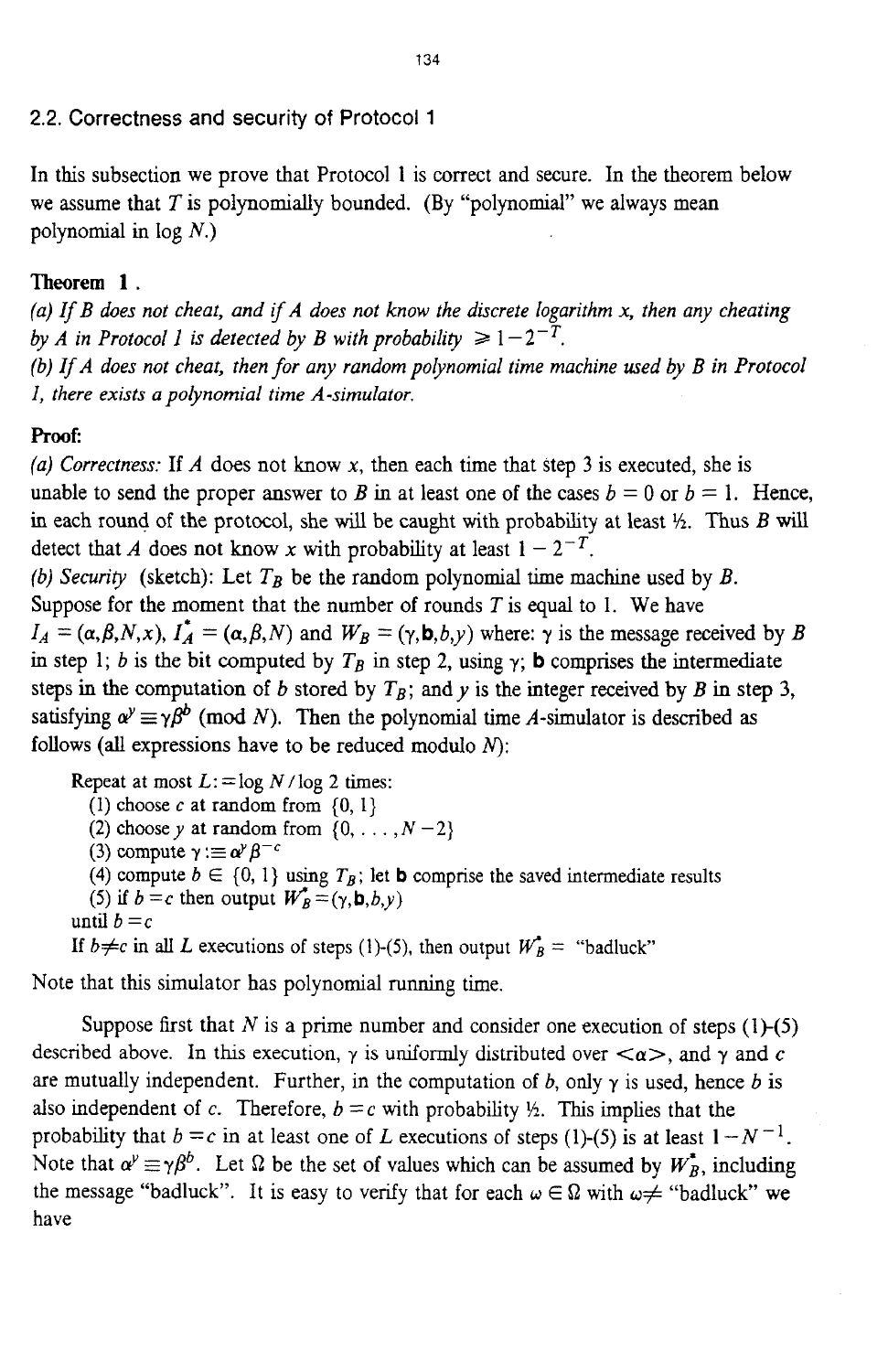$$
\mathbf{P}_{I_A}(W_B^* = \omega \mid W_B^* \neq \text{badluck}) = \mathbf{P}_{I_A}(W_B = \omega).
$$

Together with the fact that  $P_l$ :  $(W_B^* = \text{badluck}) \leq N^{-1}$  this shows that

$$
S := \sum_{\omega \in \Omega} |\mathbf{P}_{I_A}(W_B = \omega) - \mathbf{P}_{I_A}(W_B^* = \omega)| \le 2N^{-1}.
$$

Since the length of  $I_A$  is proportional to log N, this implies part (b) of Theorem 1 if N is a prime.

Now suppose that  $N = P_1 P_2$  where  $P_1$  and  $P_2$  are primes of order  $N^{\frac{1}{2}}$ . Then  $N-1$  is not a multiple of the order of  $\alpha$  in  $Z_N^*$ , hence the number  $\gamma$  computed in step 3 is not uniformly distributed over  $\langle \alpha \rangle$ . However, all arguments given above remain valid if we consider conditional probabilities given that  $0 \le y \le \phi(N) - 1$ . Using that  $P_L(\phi(N) \leq y \leq N-2) = O(N^{-\frac{1}{2}})$ , it follows that *S* is bounded above by  $O(N^{-\frac{1}{2}})$ .

If  $T > 1$ , the simulator described above has to be repeated *T* times. This increases the running time by a factor *T*, and *S* by a factor  $\leq T$ . But since *T* is bounded above by a polynomial in log *N*, this completes the proof of Theorem 1.  $\Box$ 

#### 3. Generalization **1** : Multiple Discrete Log

*N*,  $\alpha \in \mathbb{Z}_N^*$ ,  $\beta_1, \ldots, \beta_K \in \langle \alpha \rangle$ *Instance:*   $x_1, \ldots, x_K$  such that  $\alpha^{x_1} \equiv \beta_1 \pmod{N}, \ldots, \alpha^{x_K} \equiv \beta_K \pmod{N}$ *Solution:*  **Protocol 2:** Multiple Discrete Log:  $\alpha^{x_1} \equiv \beta_1 \pmod{N}, \ldots, \alpha^{x_K} \equiv \beta_K \pmod{N}$  $A$  *B*  $\alpha, \beta_1, \ldots, \beta_K, N$  $Step 0:$ **Repeat T times:**  $r \in_R \{1, \ldots, \phi(N)\}\$  $\gamma : \equiv \alpha^r$  $Step 1$ :  $\gamma$  $b_i \in_R \{0, 1\},\$  $b_1, \ldots, b_K$ *Step 2.*  $\leq$   $\frac{e_1, \ldots, e_k}{y := r + b_1 x_1 + \cdots + b_k x_k \pmod{\phi(N)}}$ Step  $3$ : check  $\alpha^y \triangleq \gamma \beta_1^{b_1} \cdots \beta_K^{b_K}$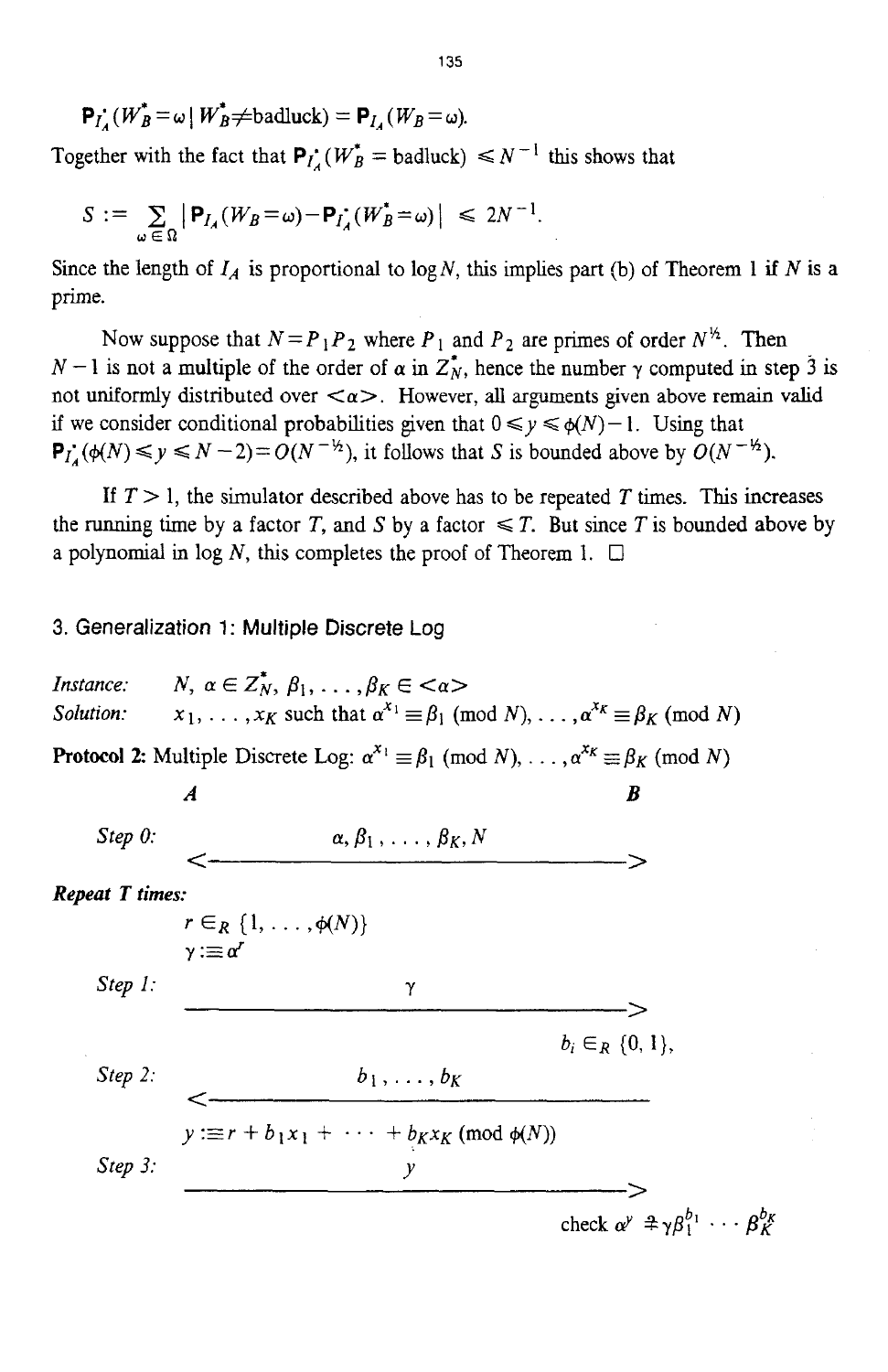We assume that *T* and  $2^K$  are bounded above by some polynomial in log *N*.

## **Theorem 2.**

*(a) rf B does not cheat, and ifA does not know at least one of the discrete logarithms*   $x_1, \ldots, x_K$ , then any cheating by A in Protocol 2 is detected by B with probability  $\geq 1 - 2^{-T}$ .

*(b)* If *A* does not cheat, then for any random polynomial time machine used by *B* in Protocol *2, there exists a polynomial time A-simulator.* 

# **Proof:**

*(a) Correctness:* Consider one round of the protocol, consisting of steps 1, **2,** and **3. By**  assumption, *A* does not know the discrete logarithm of at least one  $\beta_i$  (with respect to  $\alpha$ ). Hence for whatever  $\gamma$  she computes in step 1, she is not able to compute the discrete logarithm of  $\gamma \beta_1^{b_1} \cdots \beta_K^{b_K}$  for at least one vector  $(b_1, \ldots, b_K) \in \{0, 1\}^K$ . Together with the lemma below this **implies** that, in each round, *A* is caught cheating with probability at least  $\frac{1}{2}$ . Hence her cheating is detected by *B* with probability at least  $1 - 2^{-T}$ .

**Lemma:** Suppose that *A* does not know the discrete logarithm of  $\gamma(b) :=$ <br> $\gamma B^{b_1} + \cdots + B^{b_k}$  (mod N) for at least one yector  $\vec{b} = (b_1, \ldots, b_K) \in \{0, 1\}^d$  $\gamma \beta_1^{b_1} \cdots \beta_K^{b_K}$  (mod *N*) *for at least one vector*  $\vec{b} = (b_1, \ldots, b_K) \in \{0, 1\}^K$ . *Then she does not know the discrete logarithm of*  $\gamma(b)$  *for at least half the vectors*  $\vec{b} \in \{0, 1\}^K$ .

**Proof:** We proceed by induction on K. For  $K = 1$  the lemma is trivial. Suppose now that the lemma is true for  $K = L - 1$ , where  $L \ge 2$  (induction hypothesis). We shall prove the lemma for  $K = L$ . We distinguish three cases. In what follows,  $\vec{b}$  always denotes a vector  $(b_1, \ldots, b_L) \in \{0, 1\}^{\tilde{L}}$ , and  $\gamma(\vec{b})$  has the same meaning as above with *L* replacing *K.* 

In the first case, *A* knows the discrete logarithms of all the products  $\gamma(\vec{b})$  with  $b_L = 0$ . Thus, she cannot know the discrete logarithm of  $\beta_L$ . Hence she cannot form the discrete logarithm of any product  $\gamma(\vec{b})$  with  $b_L = 1$ .

In the second case, *A* knows the discrete logarithm of each product  $\gamma(\vec{b})$  with  $b_L = 1$ . Then, by the same argument as in case 1, it follows that *A* cannot form the discrete logarithm of any product  $\gamma(\vec{b})$  with  $b_L = 0$ .

In the last case, *A* does not know the discrete logarithm of at least one of the products  $\gamma(\vec{b})$  with  $b_L = 0$  and also not the discrete logarithm of at least one of the products  $\gamma(\vec{b})$  with  $b_L = 1$ . Then by the induction hypothesis, she does not know the discrete logarithm of at least half the products  $\gamma(\vec{b})$  with  $b_L = 0$  and also, by the induction hypothesis with  $\gamma \beta_L$  instead of  $\gamma$ , she does not know the discrete logarithm of at least half the products  $\gamma(\vec{b})$  with  $b_L = 1$ .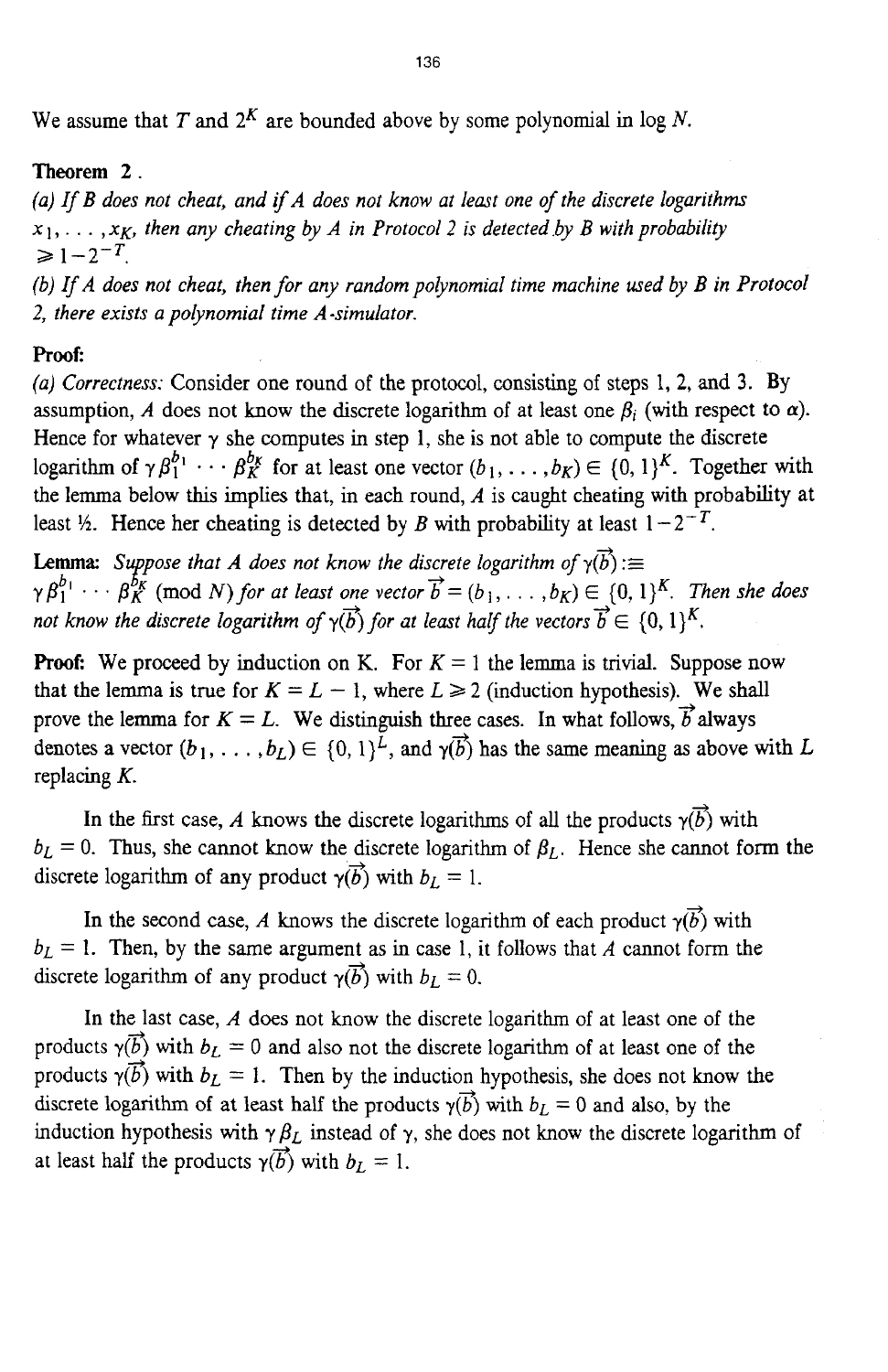We conclude that in each of the three cases *A* cannot know the discrete logarithm of at least half the products  $\gamma(\vec{b})$ . This completes the induction step.  $\Box$ 

*(b) Security.* The proof is essentially the same as that of Theorem I, part (b). We only describe the A-simulator. *B* uses machine  $T_B$ .

For  $i = 1$  to  $T$ : repeat at most  $L' := \log N / \log (1 - 2^{-K})$  times: choose  $\vec{c}_i = (c_{1i}, \ldots, c_{Ki})$  at random from  $\{0, 1\}^K$ choose  $y_i$  at random from  $\{0, \ldots, N-2\}$ compute  $\gamma_i \equiv \alpha^{y_i} \beta_1^{-b_{1i}} \cdots \beta_K^{-b_{Ki}}$ compute  $\overline{b_i} \in \{0, 1\}^K$  with  $T_B$ ; let  $\mathbf{b}_i$  comprise the intermediate results of  $T_B$ 's computations if  $\vec{b}=\vec{c}$  then output  $(\gamma_i, \mathbf{b}_i, \vec{b}_i, \gamma_i)$ until  $\vec{b} = \vec{c}$ If  $b_i \neq c_i$  in all L' iterations, then output "badluck"<br>If not at least once "badluck" then output  $W^*_{B} = (\gamma_1, \mathbf{b}_1, \vec{b}_1, y_1, \dots, \gamma_K, \mathbf{b}_K, \vec{b}_K, y_K)$ if  $\vec{b}_i \neq \vec{c}_i$  in all *L'* iterations, then output "badluck"

Note that the running time of this simulator is proportional to  $T$  and  $2<sup>K</sup>$ , but by assumption these numbers are bounded above by some polynomial in  $log N$ .  $\Box$ 

**Remark 1.** It is possible to use Protocol 2 as an interactive "identification scheme," a concept introduced by Fiat and Shamir [FiSh86]. Suppose that not A, but some mutually trusted "center" generates the  $x_i$ 's at random, supplies these to  $A$  (but to nobody else) and stores the corresponding  $\beta_i$ 's in some public directory. Then A can identify herself to *B* by showing that she knows the discrete logarithms of the  $\beta_i$ 's without revealing any knowledge about their values, using Protocol **2.** Thus, the data obtained from **his**  interaction with A will not enable *B* to identify himself to a third party **as** *A.* The Fiat-**Shamir** scheme uses **a** public composite number, whose factorization is known only to the center. In that scheme, the  $\beta_i$ 's for a user A are squares modulo that composite, constructed by the center, and A has to convince *B* that she possesses square roots of these  $\beta_i$ 's. Contrary to our scheme used with a prime modulus, in the Fiat-Shamir scheme the center must **keep** some trapdoor information secret (namely the factorization of the modulus). On the other hand, Fiat and Shamir argued that there scheme **allows** the center to form the  $\beta_i$ 's of some user A by applying some public function to A's name and address or the like. Thus, any verifier *B* can compute the  $\beta_i$ 's by himself and they do not have to be stored in a public file. The function that is used to construct the  $\beta_i$ 's should be such that only the center, knowing the factorization of the modulus, is able **to** compute a square root of some output of the function. However, it is currently not known how to prove that any such public function prevents people from constructing names for which they can find corresponding square roots themselves. The scheme of Fiat and Shamir is more efficient than ours, because it requires only squaring whereas our scheme requires exponentiations of log N-bit numbers.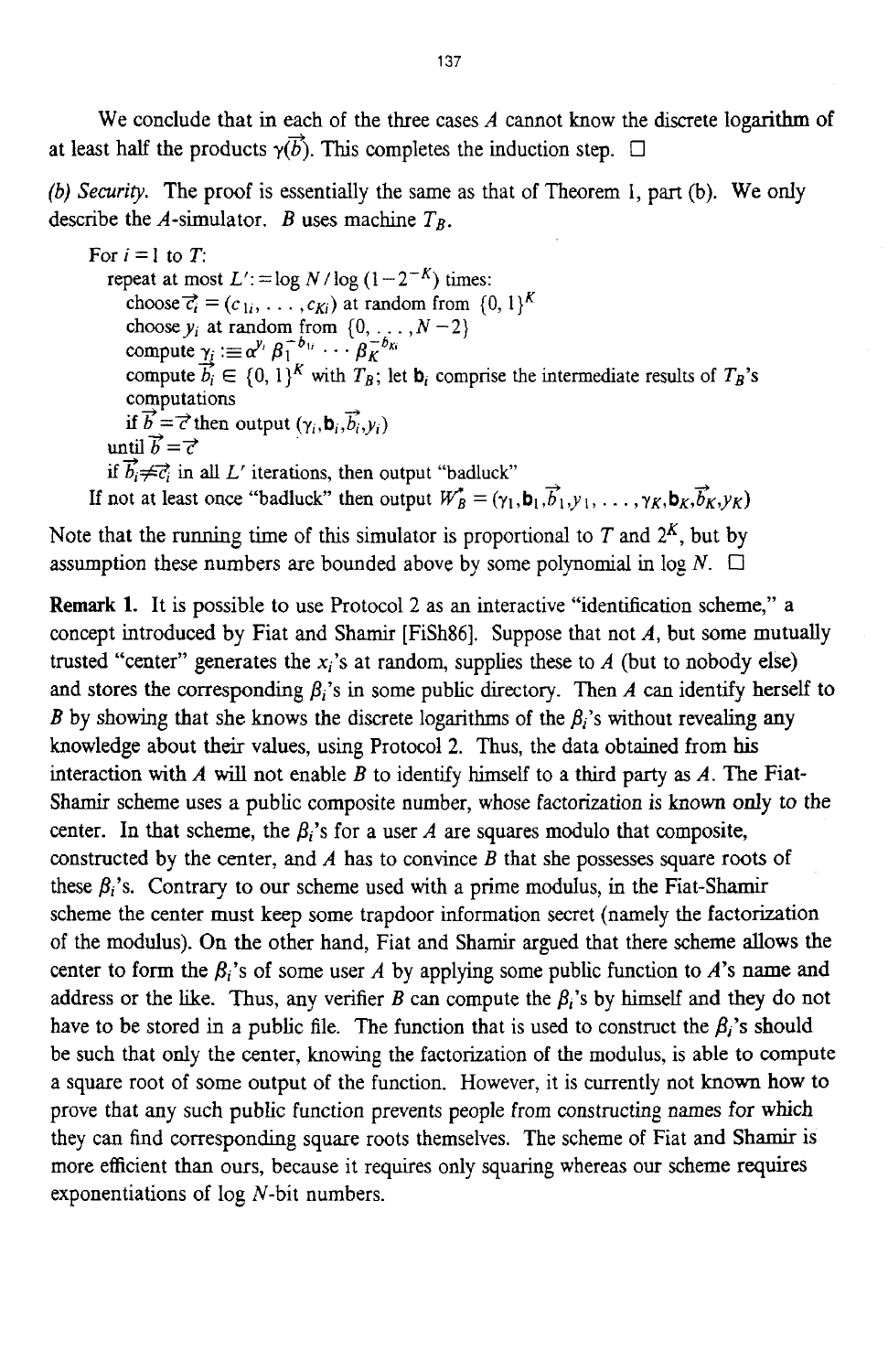**Remark 2.** If we assume that not  $2^K$  but *K* is bounded above by a polynomial in log *N*, then the running time of the simulator described above is not polynomial any more since it is proportional to  $2<sup>K</sup>$ . It seems impossible to construct a simulator whose running time depends only polynomially on *K* for *each* machine used by *B,* since *B* might generate its bits by some one-way function. However, there does exist a simulator (described below) for the machine that chooses the bits to be sent from *B* to *A* uniformly from **(0,** l}. In order to prevent *B* from choosing the bits to be sent to *A* not uniformly, one could modify the protocol so that the bits are chosen not by *B* alone, but by *A* and *B* together, using a coin flipping protocol like that in [B182]. The protocol thus modified is called "verifier-passive" (cf. [CEGP86]) because *B* can do nothing but checking that *A* sends the correct answers. The simulator is described below:

choose  $\overrightarrow{b_i} = (b_{1i}, \ldots, b_{Ki})$  at random from  $\{0, 1\}^K$ choose  $y_i$  at random from  $\{0, \ldots, N-2\}$ compute  $\gamma_i := \alpha^{y_i} \beta_1^{b_{1i}} \cdots \beta_K^{b_K}$ For  $i = 1$  to  $T$ : compute  $\gamma_i := \alpha^{y_i} \beta_1^{v_i} \cdots \beta_K^{v_K}$ <br>Output  $W_B^* = (\gamma_1, \vec{b}_1, \gamma_1, \ldots, \gamma_T, \vec{b}_T, \gamma_T)$ 

### **4. Generalization 2: Relaxed Discrete Log**

| Instance: | N, $\alpha_1, \ldots, \alpha_K \in Z_N^*$ , $\beta \in Z_N^*$                             |
|-----------|-------------------------------------------------------------------------------------------|
| Solution: | $x_1, \ldots, x_K$ such that $\alpha_1^{x_1} \cdots \alpha_K^{x_K} \equiv \beta \pmod{N}$ |

It is easy to see that if there exists an efficient algorithm which computes a solution to the Relaxed Discrete Log problem for each instance, then there is also a fast way to compute discrete logarithms for each possible instance: in order to find the discrete logarithm of  $\beta$ with respect to  $\alpha$  one has merely to solve the Relaxed Discrete Log problem for the instance  $N, \alpha, 1, \ldots, 1, \beta$ . It is possible to prove the following stronger result. Let N, K be given integers such that *N* is either a prime or the product of two primes and that *K* is bounded above by a polynomial in  $log N$  and suppose that there exists a random polynomial (in log *N*) time algorithm with the following property: if  $\alpha_1, \ldots, \alpha_K$  and  $\beta$ are given as input to the algorithm, where  $\alpha_1, \ldots, \alpha_K$  are uniformly distributed over  $Z_N^*$ and  $\beta$  is uniformly distributed over  $\langle \alpha_1, \ldots, \alpha_K \rangle$ , then that algorithm outputs integers  $x_1, \ldots, x_K$  such that  $\alpha_1^{x_1} \cdots \alpha_K^{x_K} \equiv \beta \pmod{N}$  with probability at least  $1/Q(\log N)$  for some polynomial Q. Then there is a random polynomial **time** algorithm that computes for each pair  $\alpha \in \mathbb{Z}_N^*$  and  $\beta \in \langle \alpha \rangle$  with probability  $\geq \frac{1}{2}$  an integer *x* such that  $\alpha^x \equiv \beta \pmod{N}$ . This statement is not proved here.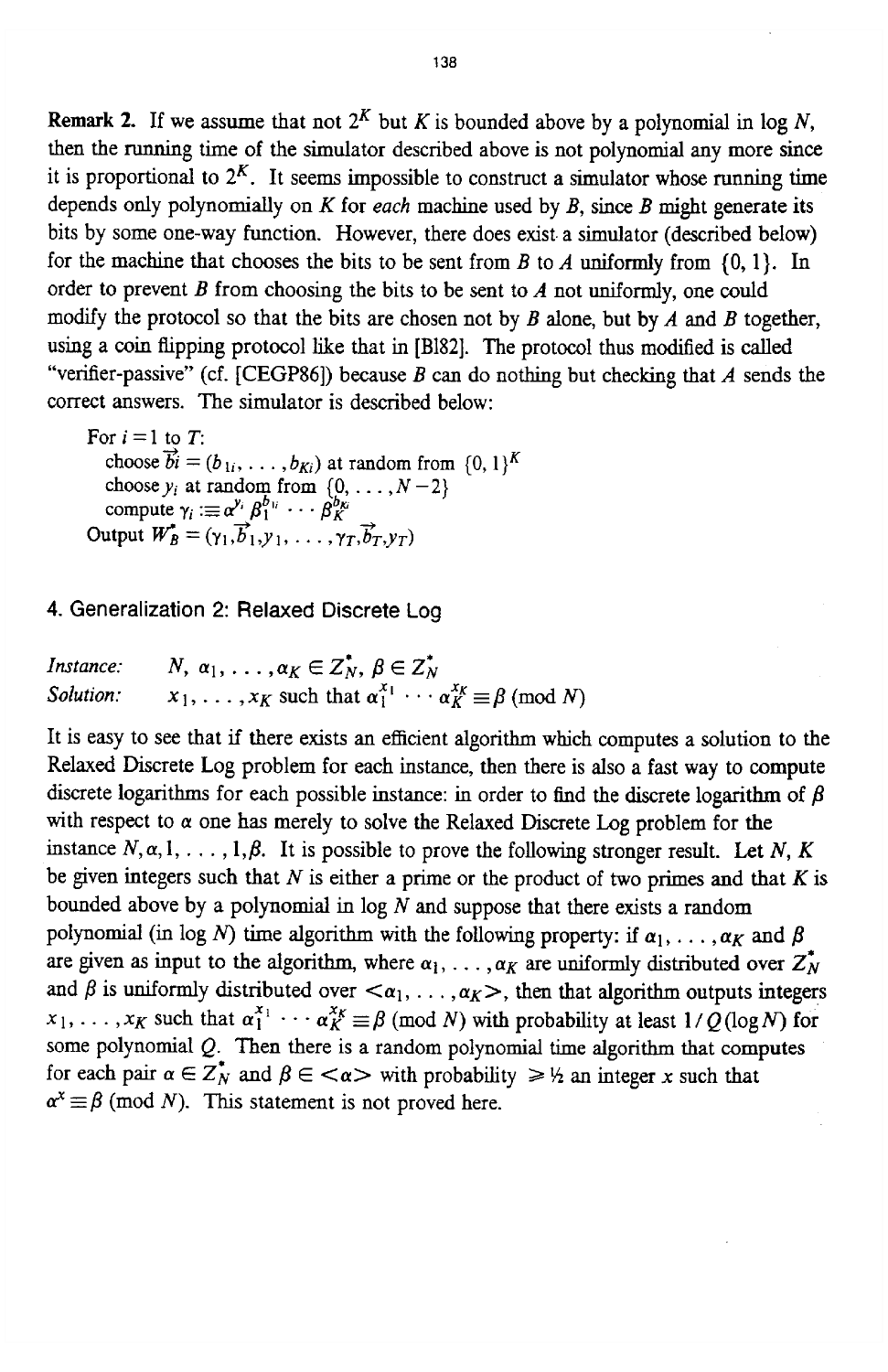

**If** *K* and *T* are bounded above by a polynomial in log *N* then we have:

# **Theorem 3.**

(a) If *B* does not cheat and if *A* does not know at least one of  $x_1, \ldots, x_K$ , then any cheating *by A in Protocol 3 is detected by B with probability*  $\geq 1-2^{-T}$ .

*(b) IfA does not cheat, then for any random polynomial time machine used by B in Protocol 3 there exists a poIynomial time A-simulator.* 

The proof of this result is essentially the same as that of Theorem 1 and we do not give **it**  here.

**5. Generalization 3: Simultaneous Discrete** Log

*Instance: Solution:*   $N, \alpha_1, \ldots, \alpha_K, \beta_1, \ldots, \beta_K \in \mathbb{Z}_N^*$ *x* such that  $\alpha_1^x \equiv \beta_1 \pmod{N}$ , ...,  $\alpha_K^x \equiv \beta_K \pmod{N}$ 

**139**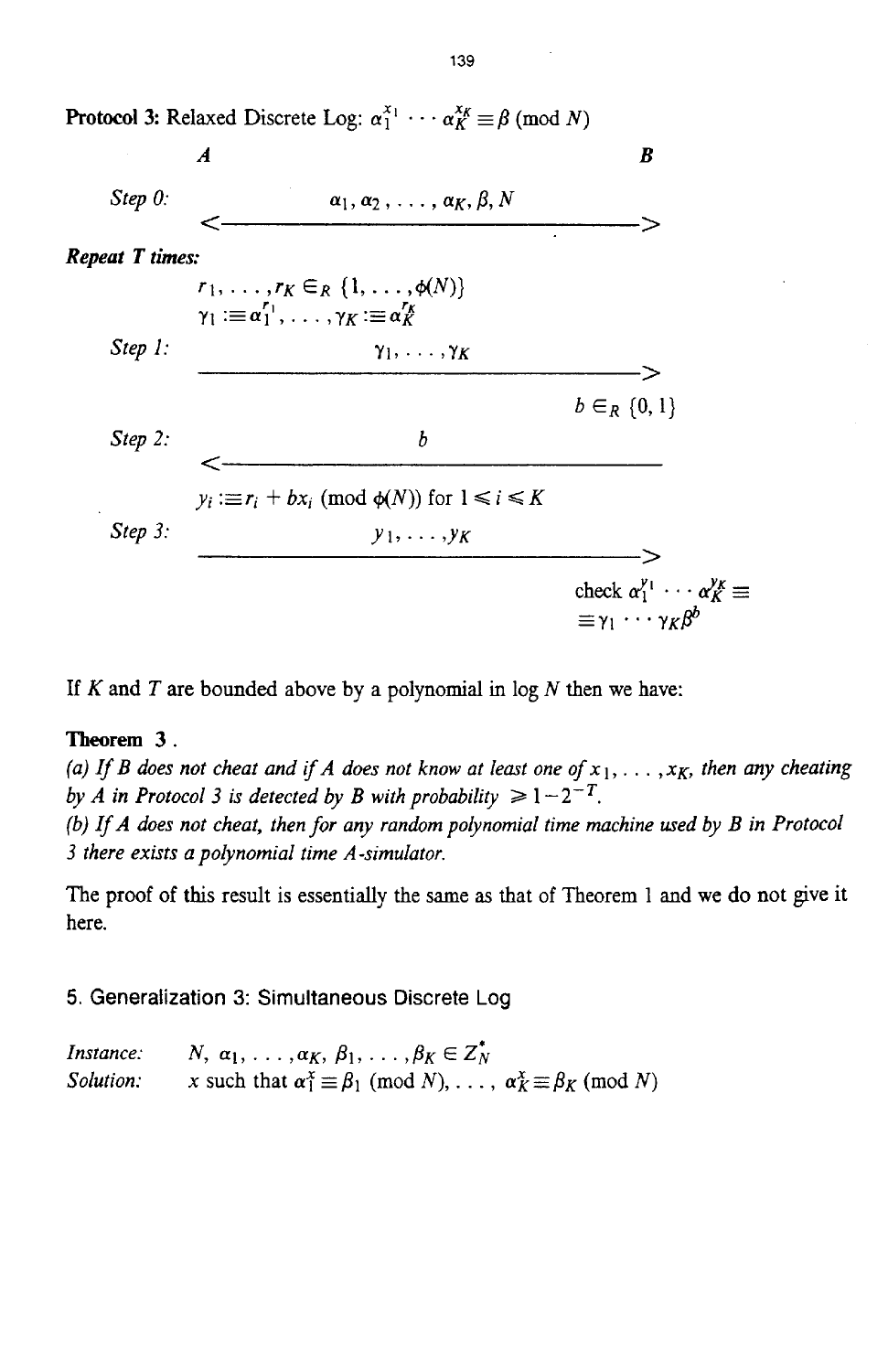

**Protocol 4:** Simultaneous Discrete Log:  $\alpha_1^x \equiv \beta_1 \pmod{N}, \ldots, \alpha_K^x \equiv \beta_K \pmod{N}$ 

We assume again that both *K* and *T* are bounded above by **a** polynomial in log *N.* 

## **Theorem 4.**

*(a) If B does not cheat and ifA does not know x, then any cheating by A in Protocol 4* **is**  *detected by B with probability*  $\geq 1 - 2^{-T}$ .

*(b) If A does not cheat then for any random polynomial time machine used by B in Protocol 4, there exists a poIynomial time A-simulator.* 

The proof **of this** theorem is essentially that of Theorem 1.

**Remark.** From an algebraic point of view, this protocol **is** just Protocol **1** applied to the K-fold direct product  $(Z_N^*)^K$ , with  $\alpha = (\alpha_1, \ldots, \alpha_K)$  and  $\beta = (\beta_1, \ldots, \beta_K)$ .

**Acknowledgements** 

We would like to thank René Peralta and Bert den Boer for their valuable suggestions.